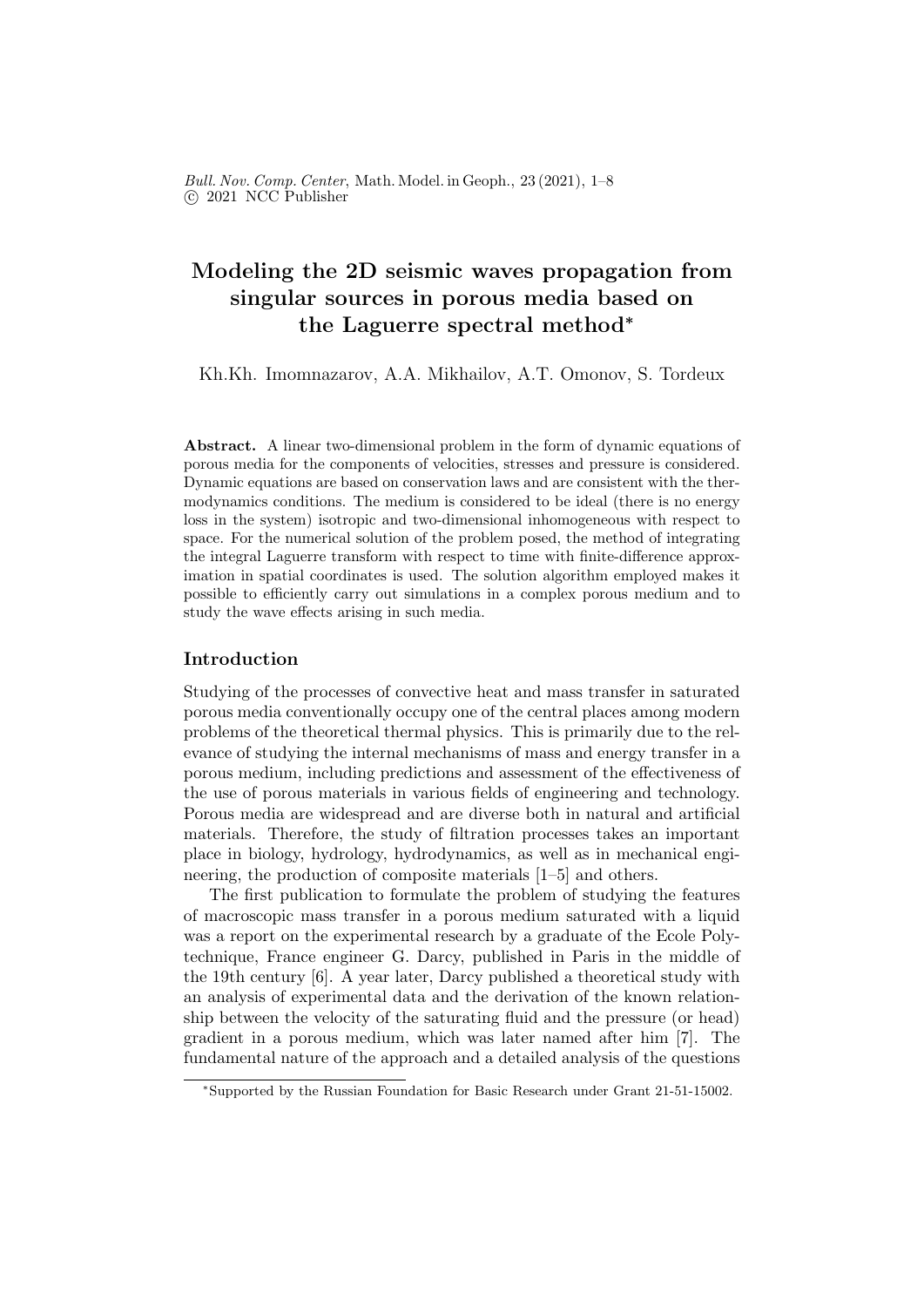posed in these publications have a solid basis for a new branch of hydrodynamics –– the theory of filtration of liquids and gases in a capillary-porous medium.

When modeling the propagation of seismic waves in a porous medium, the Frenkel-Biot model is often used [8, 9]. Later, a thermodynamically consistent nonlinear mathematical model was proposed for describing elastically deformable processes in a porous medium. It was proposed in [10] based on first general physical principles. The peculiarity of the models discussed is the existence of three types of sound vibrations: transverse and two types of longitudinal. In contrast to models of the Frenkel-Biot type, in the linearized model [10], the medium is described by three elastic parameters [11, 12]. These elastic parameters are one-to-one expressed by the three velocities of elastic vibrations. This circumstance is important for the numerical simulation of the propagation of elastic waves in porous media, when the distributions of the velocities of acoustic waves and physical densities of the matrix, saturating a fluid, and porosity are known.

In this paper, we numerically solve a system of linearized equations for porous media from [11, 12] in the absence of energy dissipation in the twodimensional case. The original system is written down as a hyperbolic system in terms of matrix velocities, saturating fluid velocity, stress tensor and fluid pressure. For the numerical solution of the problem posed, the method of combining the analytical transformation and the finite-difference method is used. The algorithm proposed is based on the use of the integral Laguerre transform with respect to the time coordinate. This method can be considered as an analogue of the well-known spectral method based on the Fourier transform. However, in contrast to it, the use of the integral Laguerre transform in time allows us to reduce the original problem to solving a system of equations in which the separation parameter is present only in the right-hand side of the equations and has a recurrent dependence. This method for solving dynamic problems of the elasticity theory was first considered in [13, 14] and then developed for problems of viscoelasticity [15, 16]. In these published works, the distinctive features of this method from the accepted approaches are considered, and the advantages of using the integral Laguerre transform in contrast to the difference method and the Fourier transform with respect to time are discussed. In particular there, it is shown that this solution algorithm is effective in modeling the wave processes in media with sharply contrasting boundaries, such as earth-water-atmosphere.

### 1. Formulation of the problem

Let us consider the formulation of the dynamic problem of the propagation of seismic waves from singular sources in media consisting of elastic and porous layers. In this case, the propagation of seismic waves in a porous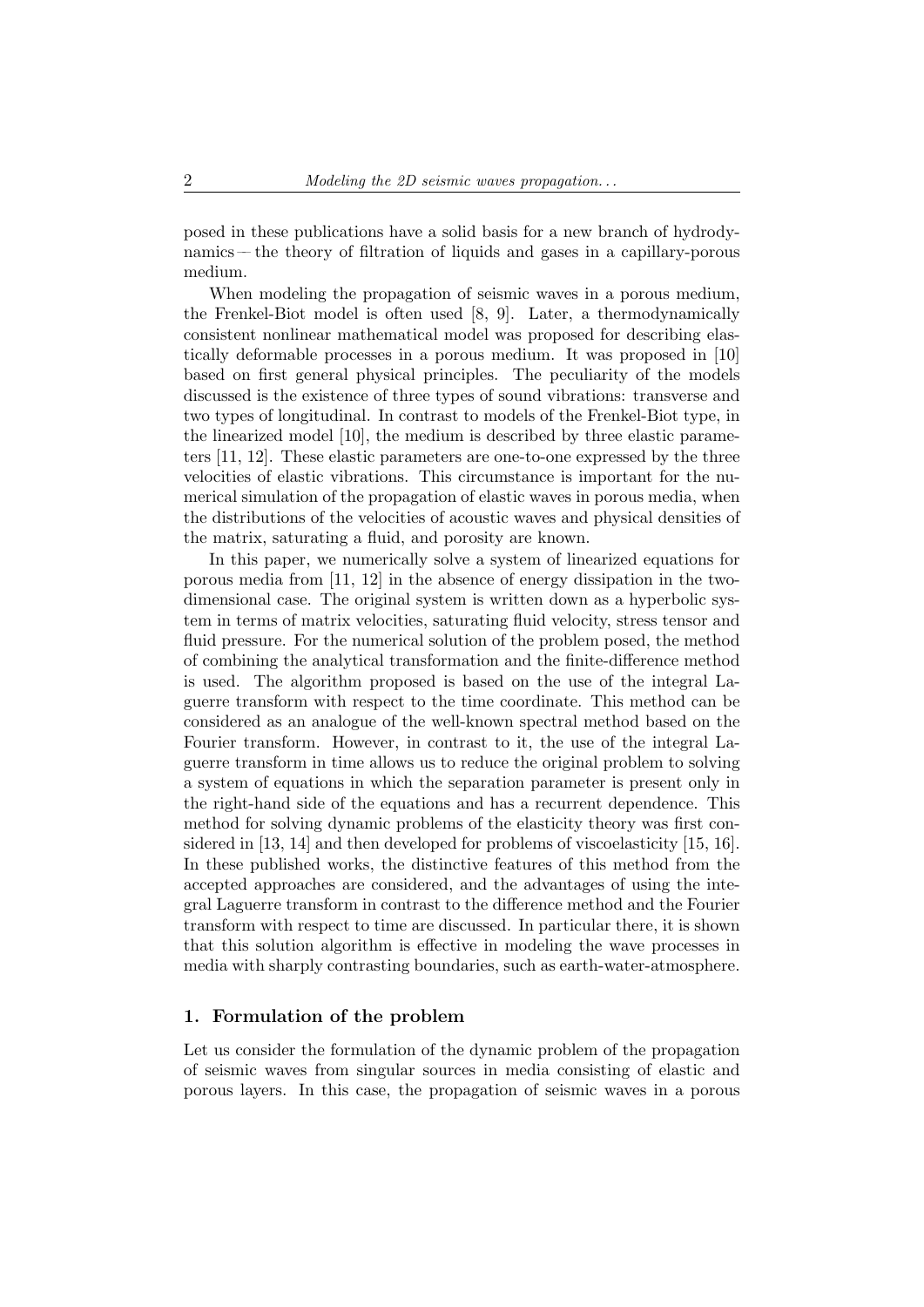medium saturated with a liquid in the absence of energy loss is described for the Cartesian coordinate system in a half-plane  $x_2 \geq 0$  by the following initial-boundary value problem [11, 12, 17]:

$$
\frac{\partial u_i}{\partial t} + \frac{1}{\rho_{0,s}} \frac{\partial \sigma_{ik}}{\partial x_k} + \frac{1}{\rho_0} \frac{\partial p}{\partial x_i} = F_i(x_1, x_2) f(t),
$$
  

$$
\frac{\partial v_i}{\partial t} + \frac{1}{\rho_0} \frac{\partial p}{\partial x_i} = F_i(x_1, x_2) f(t),
$$
  

$$
\frac{\partial \sigma_{ik}}{\partial t} + \mu \left( \frac{\partial u_k}{\partial x_i} + \frac{\partial u_i}{\partial x_k} \right) + \left( \frac{\rho_{0,l}}{\rho_0} K - \frac{2}{3} \mu \right) \delta_{ik} \operatorname{div} \vec{u} - \frac{\rho_{0,s}}{\rho_0} K \delta_{ik} \operatorname{div} \vec{v} = 0,
$$
  

$$
\frac{\partial p}{\partial t} - (K - \alpha \rho_0 \rho_{0,s} t) \operatorname{div} \vec{u} + \alpha \rho_0 \rho_{0,l} \operatorname{div} \vec{v} = 0,
$$
  

$$
u_i|_{t=0} = v_i|_{t=0} = \sigma_{ik}|_{t=0} = p|_{t=0} = 0,
$$
  

$$
\sigma_{22} + p|_{x_2=0} = \sigma_{12}|_{x_2=0} = \frac{\rho_{0,l}}{\rho_0} p|_{x_2=0} = 0,
$$
 (1)

where  $\vec{u} = (u_1, u_2)$  and  $\vec{v} = (v_1, v_2)$  are the velocity vectors of an elastic porous body with a partial density  $\rho_{0,s}$  and a liquid with a partial density  $\rho_{0,l}$ , respectively, p is the pore pressure,  $\sigma_{ik}$  is the stress tensor  $\rho_0 = \rho_{0,l} + \rho_{0,s}$ ,  $\rho_{0,s} = \rho_{0,s}^f(1-d_0), \rho_{0,l} = \rho_{0,l}^f d_0, \rho_{0,s}^f$ , and  $\rho_{0,l}^f$  are the physical densities of the elastic porous body and the liquid, respectively,  $d_0$  is the porosity,  $\delta_{ik}$  is the Kronecker symbol,  $K = \lambda + 2\mu/3$ ,  $\lambda > 0$ ,  $\mu > 0$  are the Lame coefficients,  $\alpha = \rho_0 \alpha_3 + K/\rho_0^2$ ,  $\rho_0^3 \alpha_3 > 0$  is the modulus of volumetric compression of the liquid component of the heterophase medium,  $\vec{F} = (F_1, F_2)$  is the vector of mass forces,  $f(t)$  is the simulated time signal in the source.  $F_1$  and  $F_2$ are the components of the force vector describing the action of a source localized in space. The values of these components depend on the type of the simulated source:

- For a source of the "vertical force" type
	- $F_1 = 0, F_2 = \delta(x_1 x_0) \, \delta(x_2 z_0);$
- For a source of the "center of pressure" type  $F_1 = \delta(x_2 - z_0) \frac{\partial \delta(x_1 - x_0)}{\partial x_1}$  $\frac{(x_1-x_0)}{\partial x_1}, F_2 = \delta(x_1-x_0) \frac{\partial \delta(x_2-z_0)}{\partial x_2}$  $\frac{\partial^2 z}{\partial x_2}$
- $\bullet\,$  for a source of the "dipole without moment" type  $F_1 = 0, F_2 = \delta(x_1 - x_0) \frac{\partial \delta(x_2 - z_0)}{\partial x_0}$  $\frac{1}{2} \frac{1}{2} \frac{1}{2} \frac{1}{2}$ .

Here  $x_0$ ,  $z_0$  are the spatial coordinates of the source.

Elastic moduli  $K, \mu, \alpha_3$  are expressed through the velocity of propagation of the shear wave  $c_s$  and the two velocities of the longitudinal waves  $c_{p_1}, c_{p_2}$ by the following formulas [18, 19]: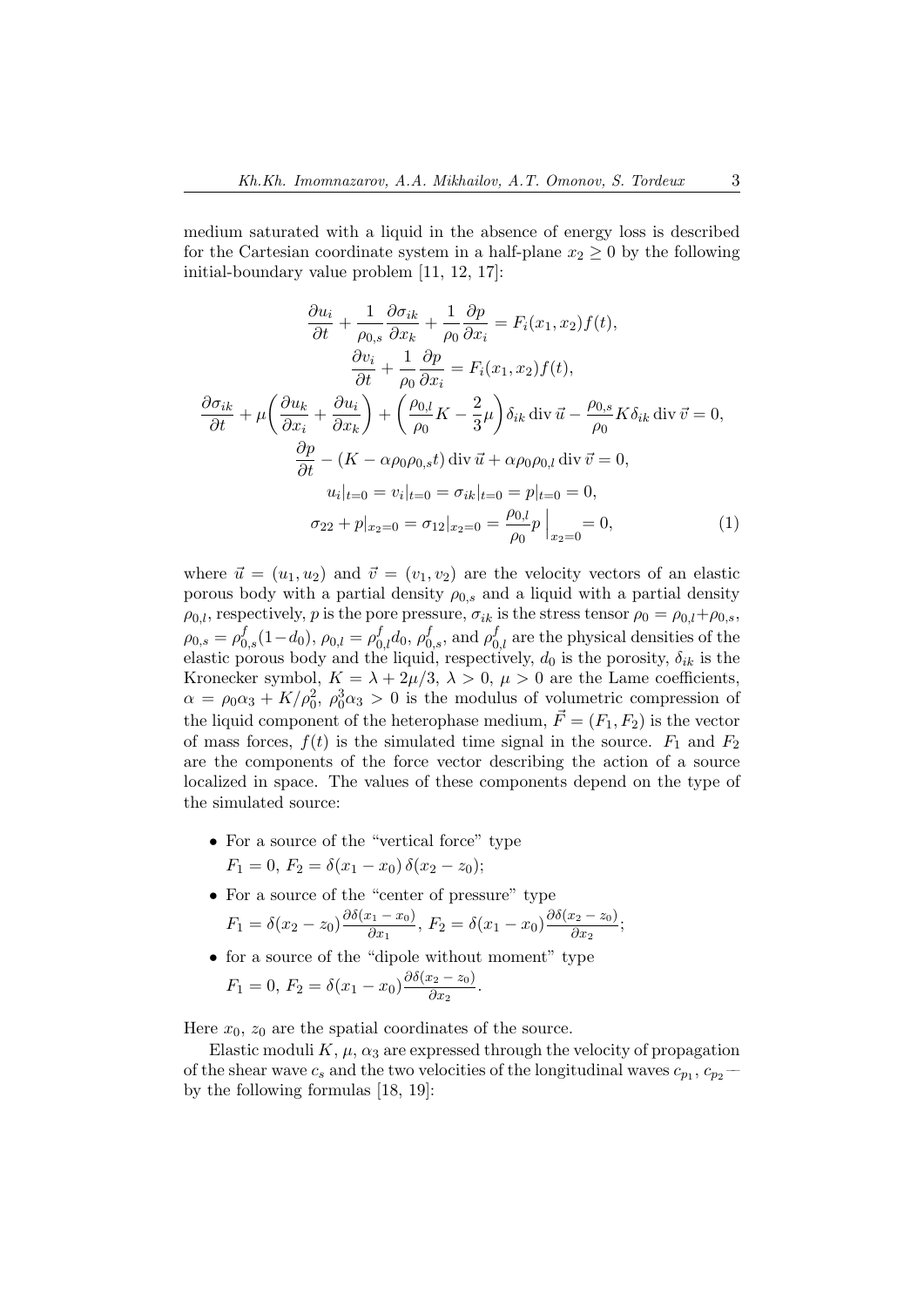$$
\mu = \rho_{0,s} c_s^2,
$$
  
\n
$$
K = \frac{\rho_0}{2} \frac{\rho_{0,s}}{\rho_{0,l}} \left( c_{p_1}^2 + c_{p_2}^2 - \frac{8}{3} \frac{\rho_{0,l}}{\rho_0} c_s^2 - \sqrt{(c_{p_1}^2 - c_{p_2}^2)^2 - \frac{64}{9} \frac{\rho_{0,l}\rho_{0,s}}{\rho_0^2} c_s^4} \right),
$$
  
\n
$$
\alpha_3 = \frac{1}{2\rho_0^2} \left( c_{p_1}^2 + c_{p_2}^2 - \frac{8}{3} \frac{\rho_{0,s}}{\rho_0} c_s^2 + \sqrt{(c_{p_1}^2 - c_{p_2}^2)^2 - \frac{64}{9} \frac{\rho_{0,l}\rho_{0,s}}{\rho_0^2} c_s^4} \right).
$$

## 2. The solution algorithm

To solve problem (1), we apply the integral Laguerre transform with respect to time [14, 15]:

$$
\overrightarrow{W}_m(x_1, x_2) = \int_0^\infty \overrightarrow{W}(x_1, x_2, t) (ht)^{-\alpha/2} l_m^{\alpha}(ht) d(ht),
$$

with the inversion formulas

$$
\overrightarrow{W}(x_1, x_2, t) = (ht)^{\alpha/2} \sum_{m=0}^{\infty} \frac{m!}{(m+\alpha)!} \overrightarrow{W}_m(x_1, x_2) l_m^{\alpha}(ht),
$$

where  $l_m^{\alpha}(ht)$  are the Laguerre functions.

As a result of this transformation, the original problem (1) is reduced to a two-dimensional spatial differential problem in the spectral domain:

$$
\frac{h}{2}u_i^m + \frac{1}{\rho_s} \frac{\partial \sigma_{ik}^m}{\partial x_k} + \frac{1}{\rho_0} \frac{\partial P^m}{\partial x_i} = F_i^m(x_1, x_2) - h \sum_{n=0}^{m-1} u_i^n,
$$
\n
$$
\frac{h}{2}v_i^m + \frac{1}{\rho_0} \frac{\partial P^m}{\partial x_i} = F_i^m(x_1, x_2) - h \sum_{n=0}^{m-1} v_i^n,
$$
\n
$$
\frac{h}{2} \sigma_{ik}^m + \mu \left(\frac{\partial u_k^m}{\partial x_i} + \frac{\partial u_i^m}{\partial x_k}\right) + \left(\lambda - \frac{\rho_s}{\rho_0} K\right) \delta_{ik} \operatorname{div} \vec{u}^m - \frac{\rho_s}{\rho_0} K \delta_{ik} \operatorname{div} \vec{v}^m
$$
\n
$$
= -h \sum_{n=0}^{m-1} \sigma_{ik}^n,
$$
\n
$$
\frac{h}{2} P^m - (K - \alpha \rho_0 \rho_s) \operatorname{div} \vec{u}^m + \alpha \rho_0 \rho_l \operatorname{div} \vec{v}^m = -h \sum_{n=0}^{m-1} P^n,
$$
\n
$$
\sigma_{22}^m + P^m|_{x_2=0} = \sigma_{12}^m|_{x_2=0} = \frac{\rho_l}{\rho_0} P^m|_{x_2=0} = 0.
$$
\n(2)

To solve the above problem, we will use the finite difference approximation of derivatives with respect to spatial coordinates on staggered grids with the 4th order of accuracy [20]. To do this, in the computational domain in the direction of the coordinate  $z = x_1$ , the grids  $\omega z_1$  and  $\omega z_{1/2}$  with a discretization step  $\Delta z$  are shifted relative to each other by  $\Delta z/2$ :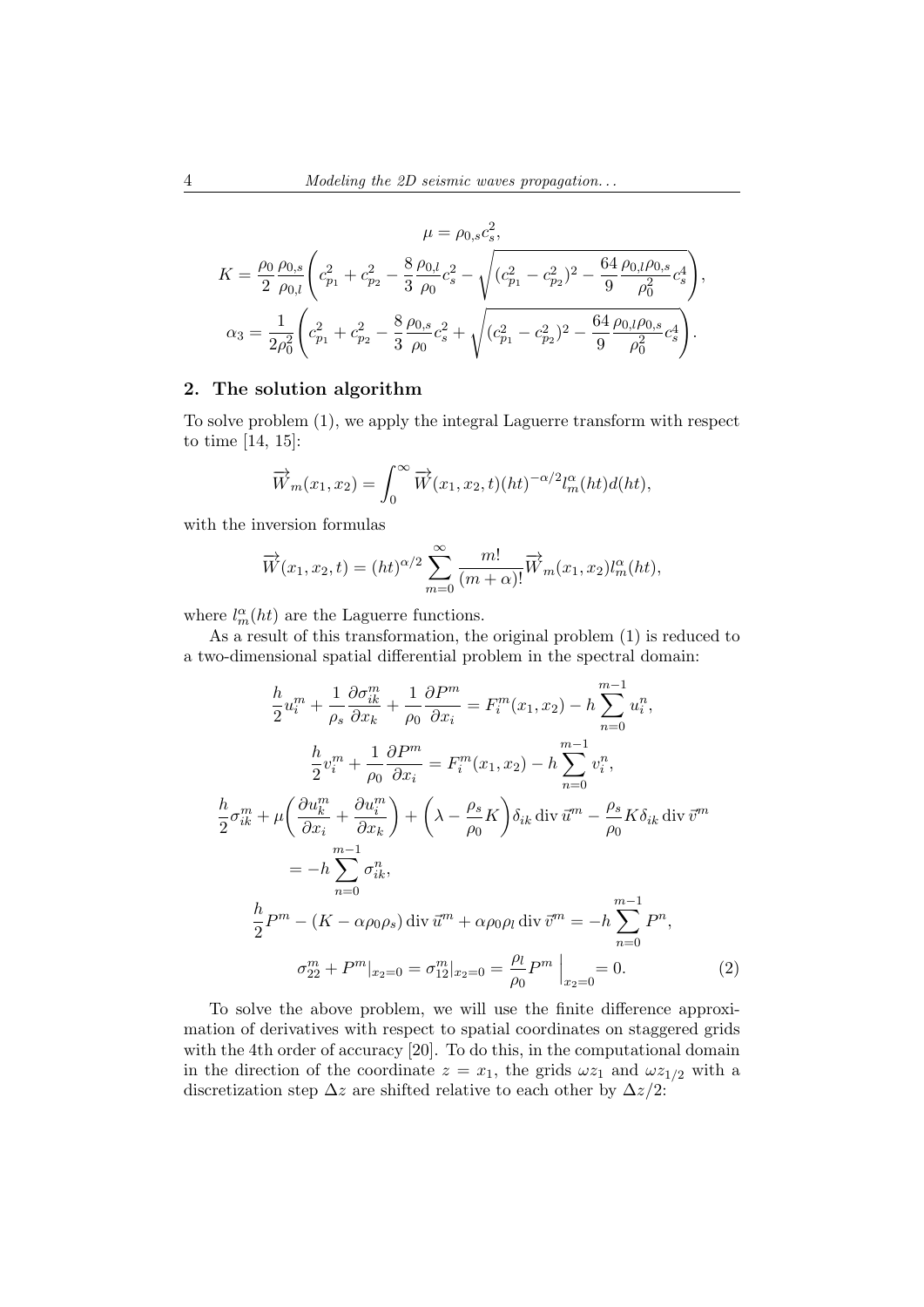$$
\omega z_1 = (x, j\Delta z, t), \quad \omega z_{1/2} = (x, j\Delta z + \Delta z/2, t), \quad j = 0, \dots, M.
$$

Similarly, we introduce in the direction of the coordinate  $x = x_2$  the grids  $\omega x_1$  and  $\omega x_{1/2}$  with the discretization step  $\Delta x$  shifted relative to each other by  $\Delta x/2$ :

$$
\omega x_1 = (i\Delta x, z, t), \quad \omega x_{1/2} = (i\Delta x + \Delta x/2, z, t), \quad i = 0, \dots, N.
$$

On these grids, we introduce the differentiation operators  $D_x$  and  $D_z$ approximating the derivatives  $\frac{\partial}{\partial x}$  and  $\frac{\partial}{\partial z}$  with the fourth order of accuracy in the coordinates  $z = x_1$  and  $x = x_2$ . Let us define the components of the solution vector at the following grid nodes:

$$
u_1(x, z), \quad\nu_1(x, z) \quad \text{at} \quad\n\omega x_1 \times \omega z_1,
$$
\n
$$
u_2(x, z), \quad\nu_2(x, z) \quad \text{at} \quad\n\omega x_{1/2} \times \omega z_{1/2},
$$
\n
$$
\sigma_{11}(x, z), \quad\n\sigma_{22}(x, z), \quad\nP(x, z) \quad \text{at} \quad\n\omega x_{1/2} \times \omega z_1,
$$
\n
$$
\sigma_{12}(x, z) \quad \text{at} \quad\n\omega x_1 \times \omega z_{1/2}.
$$

As a result of the finite-difference approximation of problem (2), we obtain a system of linear algebraic equations. Let us represent the required solution vector  $W$  in the following form:

$$
W = (V_{0,0}, V_{0,1}, \ldots, V_{M,N})^T,
$$

 $V_{i,j} = (u_1^{i,j})$  $i,j \n<sub>1</sub>\n<sub>1</sub>\n<sub>1</sub>\n<sub>2</sub>\n<sub>1</sub>\n<sub>1</sub>\n<sub>2</sub>\n$  $\frac{i+1/2,j+1/2}{2}, \nu_1^{i,j}$  $i,j \choose 1}, \nu_2^{i+1/2,j+1/2}$  $\sigma_{12}^{i+1/2,j+1/2}, \sigma_{11}^{i+1/2,j}, \sigma_{22}^{i+1/2,j}, \sigma_{12}^{i,j+1/2}, P^{i+1/2,j}).$ 

Then, this system of linear algebraic equations in the vector form can be written down as

$$
\left(A + \frac{h}{2}E\right)W^m = F^{m-1}.
$$

As a result, the matrix of the system of the reduced problem is well conditioned, which makes it possible to use fast methods for solving systems of linear algebraic equations based on iterative methods, such as the conjugate gradients, converging to the desired solution with the required accuracy in just a few iterations.

#### 3. Numerical results

We present the numerical results of modeling the seismic wave fields for a test medium model consisting of two isotropic layers –– the upper layer is water and the lower one is a porous medium. The physical characteristics of the layers were specified by the following parameters:

• the upper layer –  $\rho = 1$  g/cm<sup>3</sup>,  $c_p = 1.5$  km/s,  $c_s = 0$ ;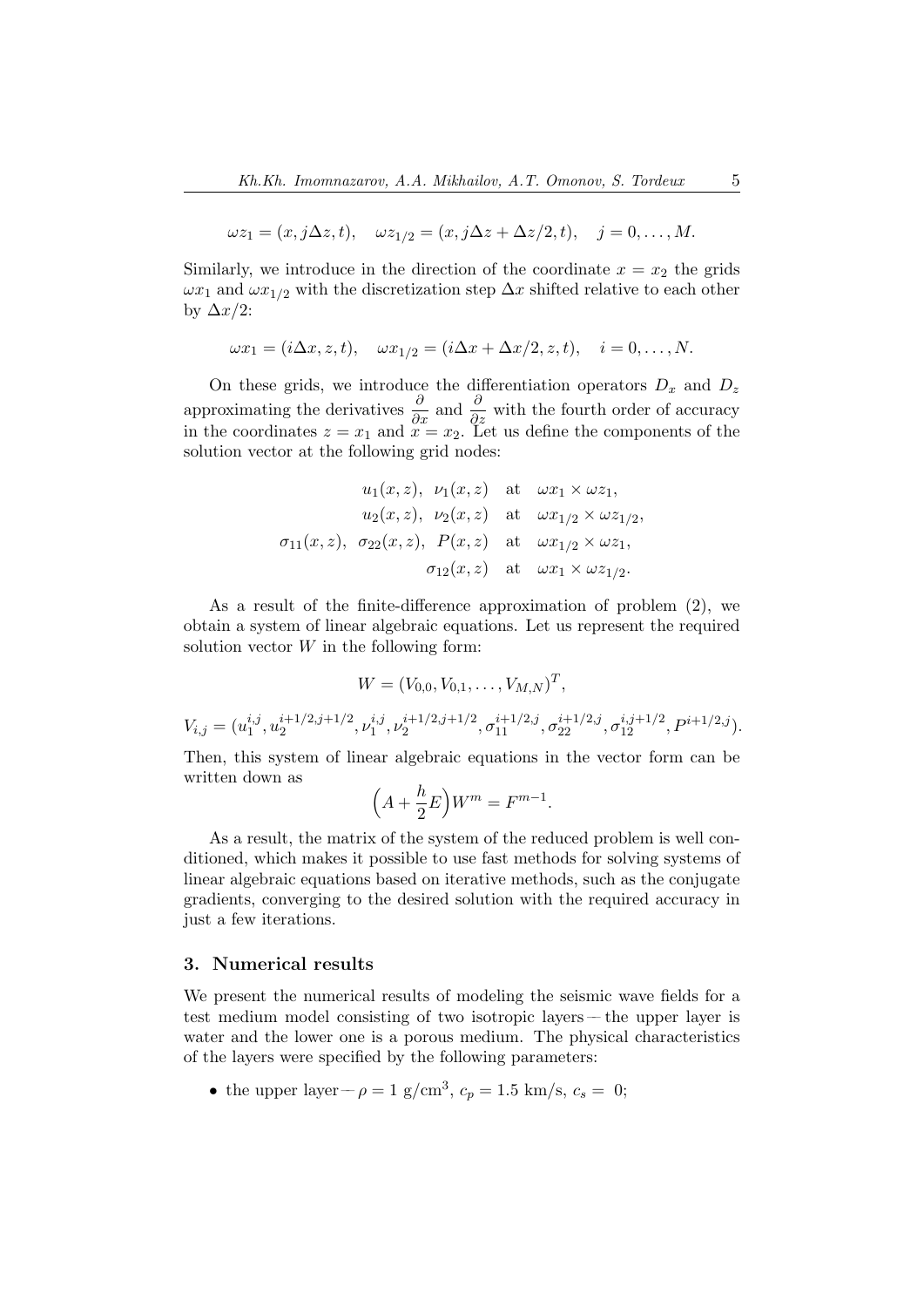• the bottom layer –  $\rho_{0,s}^f = 1.5 \text{ g/sm}^3$ ,  $\rho_{0,l}^f = 1 \text{ g/sm}^3$ ,  $c_{p_1} = 2.1 \text{ km/s}$ ,  $c_{p2} = 0.6$  km/s,  $c_s = 1.3$  km/s,  $d = 0.2$ .

The wave field was simulated from a point source of the dipole type without a moment with the coordinates  $x_0 = 3$  km,  $z_0 = 1.5$  km, which is located in the upper water layer. The time signal in the source was set in the form of the Puzyrev pulse with a carrier in the form

$$
f(t) = \exp\left(-\frac{2\pi f_0(t - t_0)^2}{\gamma^2}\right)\sin(2\pi f_0(t - t_0)),
$$

where  $\gamma = 4$ ,  $f_0 = 10$  Hz,  $t_0 = 0.15$  s.



Snapshots of the wave field of the displacement velocity at the time instants  $T = 1$ (top) and 1.8 (bottom) seconds: the left for the component  $u_x(x, z)$ , the right for the component  $u_z(x, z)$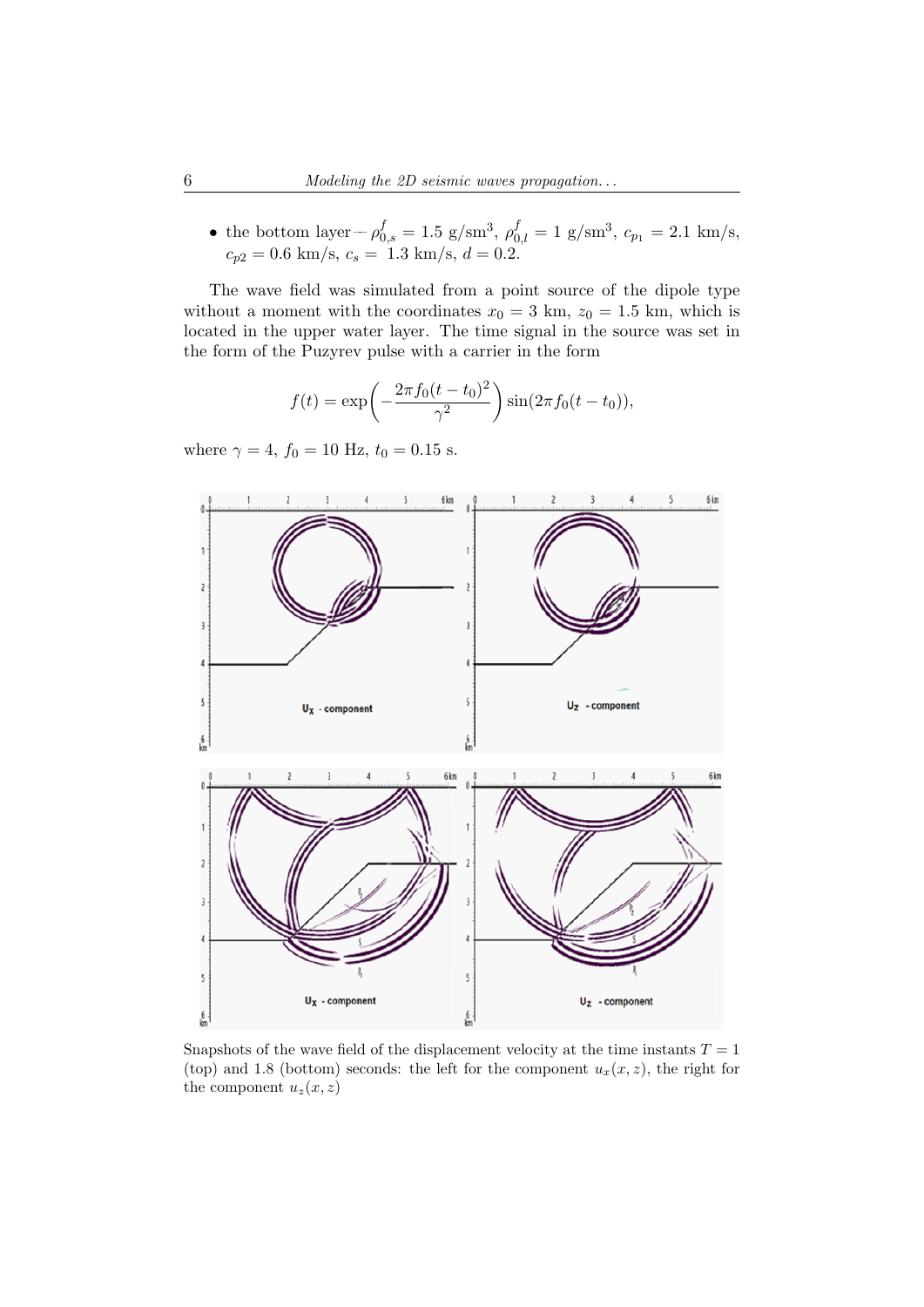The results of numerical calculations of the wave field for a given model of the medium are presented in the figure. The interface between the layers is shown by a solid line.

The figure shows that when a longitudinal wave emitted by a source of a given type falls on the interface between the layers, the corresponding types of waves in a given medium are formed. In the water layer, the longitudinal waves reflected from the boundaries appear, and in the lower porous layer, two types of the longitudinal waves  $P_1$  and  $P_2$  and the transverse wave S appear.

#### References

- [1] Chen X., Zhang Y., Yan S. Two-dimensional simulations of resin flow in dualscale fibrous porous medium under constant pressure // J. Reinforced Plastics and Composites. –– 2013. –– Vol. 32, No. 22. –– P. 1757–1766.
- [2] Gantois R., Cantarel A., Dusserre G., et al. Mold filling simulation of resin transfer molding combining BEM and level set method // Applied Mechanics and Materials.  $-2011. -$  Vol. 62.  $-$  P. 57–65.
- [3] Loudad R., Saouab A., Beauchene P., et al. Numerical modeling of vacuumassisted resin transfer molding using multilayer approach // J. Composite Materials.  $-2017. -$  Vol. 51, No. 24.  $-$  P. 3441-3452.
- [4] Song Y.S. Mathematical analysis of resin flow through fibrous porous media // Applied Composite Materials.  $-2006 -$  Vol. 13, No. 5.  $-$  P. 335–343.
- [5] Yang B., Tang Q., Wang S., et al. Three-dimensional numerical simulation of the filling stage in resin infusion process // J. Composite Materials.  $-2016$ . Vol. 50, No. 29, P. 4171–4186.
- [6] Darcy H. Les fontaines publiques de la ville de Dijon / V. Dalmont ed. –– Paris, 1856.
- [7] Darcy H. Recherches experimentales relatives au mouvement de L'eau dans les tuyaux. –– Paris: Mallet-Bachelier, 1857.
- [8] Frenkel Ya.I. On the theory of seismic and seismoelectric phenomena in a moist soil // J. Phys. USSR. –– 1944. –– No. 8. –– P. 230–241.
- [9] Biot M.A. Theory of propagation of elastic waves in fluid-saturated porous solid. I. Low-frequincy range  $//$  J. Acoustical Society of America.  $-1956$ . Vol. 28. – P. 168-178.
- [10] Dorovsky V.N. Continual Theory of Filtration // Geologiya i geofisika. ––  $1989. -$  No. 7. – P. 39–45 (In Russian).
- [11] Dorovsky V.N., Perepechko Yu.V., Romensky E.I. Wave processes in saturated porous elastically deformed media // Combustion, Explosion and Shock Waves. –– 1993. –– Vol. 29. –– P. 93–103.